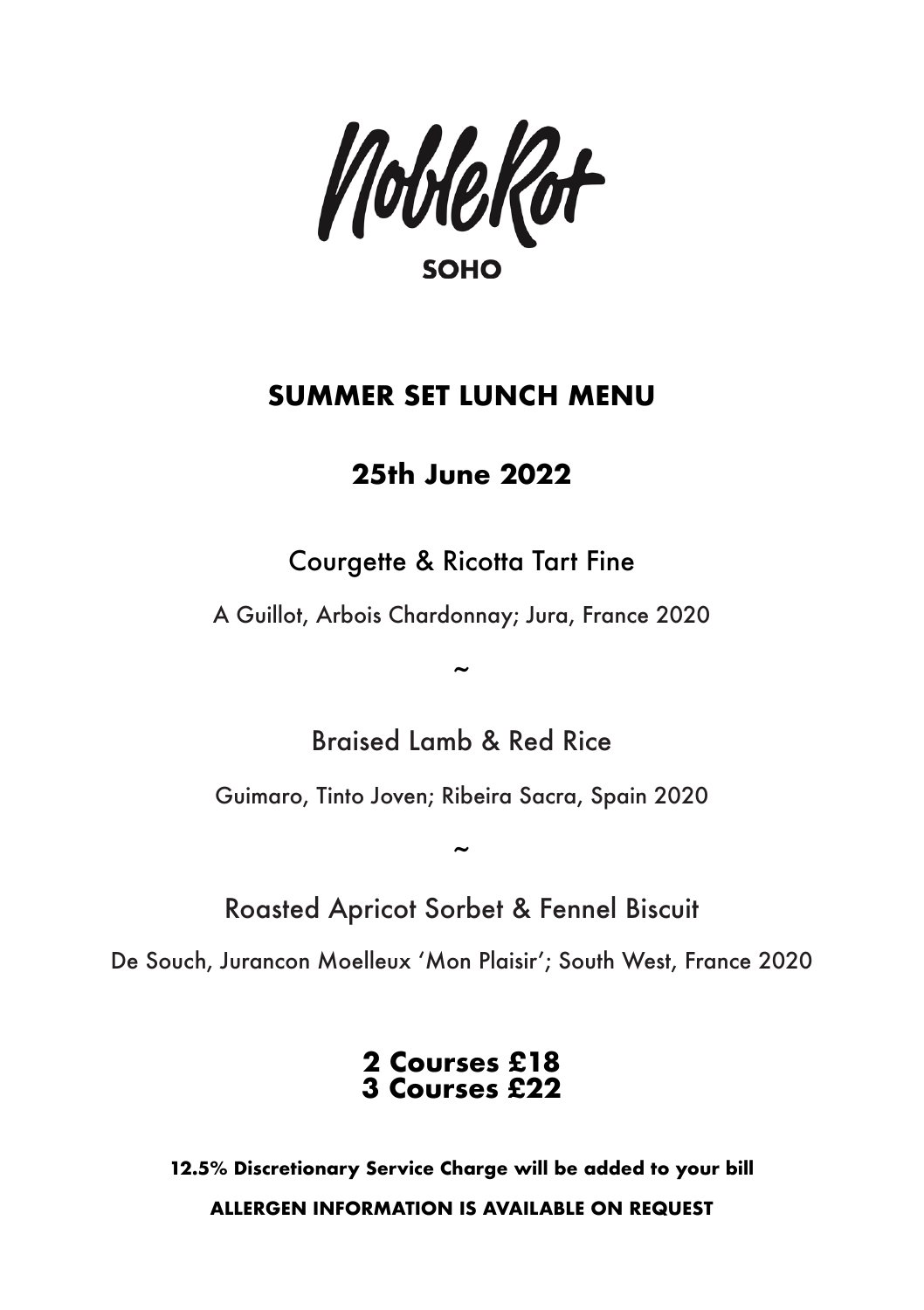

## **25th June 2022**

Olives £4

Bread & Butter £4.50 Salame Della Rosa £8.50 Lombo & Pickled Courgettes £10 Choux Bun, Duck Liver Parfait & Tokaji Jelly £3 each Radishes & Cervelle de Canut £6

Pork, Rabbit & Prune Terrine £11.50 Buffalo Mozzarella, Romana Courgettes & Mint £13.50 Honeymoon Melon, Flat Beans, Purslane, Almonds & Salted Ricotta £12.50 Palourde Clams, White Wine, Sea Purslane & Butter £13 Grey Mullet Crudo, Cucumber, Wild Fennel & Almond Sauce £13 Slip Sole & Tomato Butter £14

Grilled Hake, Vesuvio Tomatoes, Borlotti Beans & Tapenade £27 Rabbit Cooked in Rosé, Saffron, Tomato, Cucumbers & Red Rice £26 Chalk Stream Trout, Red Wine Braised Peppers, Crème Fraîche & Basil £26 Swaledale Lamb Leg, Courgette Gratin & Anchoïade £30 Courgette & Rice Stuffed Tomato, Tarragon & Cream Sauce £21 Roast Chicken, Morels & Vin Jaune, Riz au Pilaf £70 for 2/3

> Raspberry & Brown Butter Tart £9 Chocolate Mousse, Brandy Prune & Hazelnut Biscuit £8 Blackberry & Vanilla Ice Cream Cake £8.50 Rice Pudding, Strawberries & Buckwheat Praline £8.50

> > Cheese Plate £12 Petit Blaja\*, Coulommiers\*, Fourme d'Ambert\* \*Unpasteurised

> > > **Gift Vouchers Available**

**Noble Rot Magazine Issue 28 now on sale £10**

**Copies of the new Noble Rot book, 'Wine from Another Galaxy', available here for £30 .**

**We add a discretionary £1 to every bill to raise money for our lovely neighbours, the House of St Barnabas - a social enterprise and charity that works to support people affected by homelessness back into long-term employment.**

#### **GAME MAY CONTAIN SHOT**

**ALLERGEN INFORMATION IS AVAILABLE ON REQUEST**